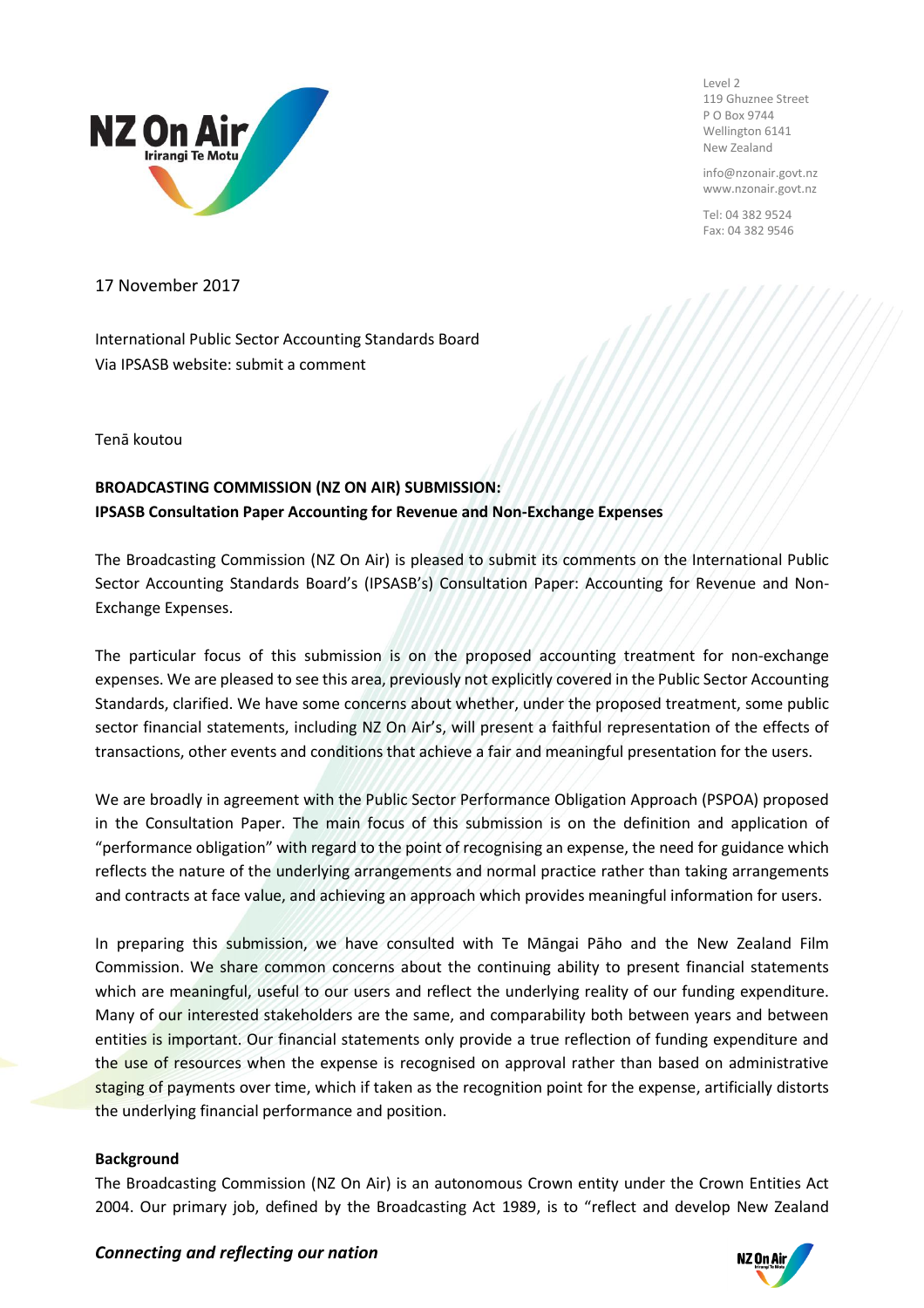identity and culture". We do this by funding different types of New Zealand media content for mainstream and specially targeted audiences to enjoy.

We are driven by public media principles, which include enriching the New Zealand cultural experience, improving diversity of media content in many forms, ensuring content is accessible, strengthening community life, and promoting informed debate.

We achieve this through contestable funding schemes, resulting in investment (funding) of over \$127 million each year in diverse content and services for audiences. This is a unique model in the world and gives great flexibility to connect audiences with content, no matter where and how they want to enjoy it.

NZ On Air's main revenue source is Crown revenue (98% of total revenue) through the Arts, Culture and Heritage annual appropriation "Public Broadcasting Services". This is supplemented by a small amount of other revenue, including interest on term deposits and NZ On Air's share of revenue from sales of funded programmes.

NZ On Air's main expense is the funding approved each year (over 97% of expenditure). It is non-exchange expenditure as the funded content is not delivered to NZ On Air but rather to the platform for airing, NZ On Air has no input or editorial rights once funding has been approved, and NZ On Air does not own the funded content.

We report annually on our financial and non-financial achievements. The readers of our annual report include our Board of Directors, Parliament, industry commentators (including journalists), entities receiving or hoping to receive funding, and public media researchers, both in New Zealand and overseas.

NZ On Air's primary objective is to provide services to the New Zealand public and does not operate to make a financial return. NZ On Air has therefore designated itself as a public benefit entity (PBE) and reports under Tier 1 of the PBE accounting standards.

We account for funding expenditure in the statement of comprehensive revenue and expense when the Board has approved the funding, sometimes subject to certain conditions to be cleared before formal contracting. This results in the end of year statements broadly reflecting the level of funding approved in the year compared with the Government appropriation. This information is supported by detailed funding schedules of the projects to which funding has been awarded during the year.

NZ On Air's focus is on presenting financial statements compliant with applicable accounting standards and which meet the needs of our users. Key to achieving this is reflecting funding decisions in the financial statements in a way that can be readily understood by and is meaningful to the users.

## **Meeting the needs of our users**

NZ On Air has a well-established accounting policy for funding expenditure. An extract from our accounting policies is attached in Appendix One.

The resulting financial statements provide information which allows our users to make informed assessments and evaluate how NZ On Air has used its resources. User focus is mainly on the statement of comprehensive revenue and expense, in particular the level of funding approved in the reporting period compared with the level of Crown revenue received. Users give consideration to whether NZ On Air is maintaining levels of funding, how these compare with the annual appropriation (Crown funding) received, how these compare with the budget set by the Board in the annual Statement of Performance



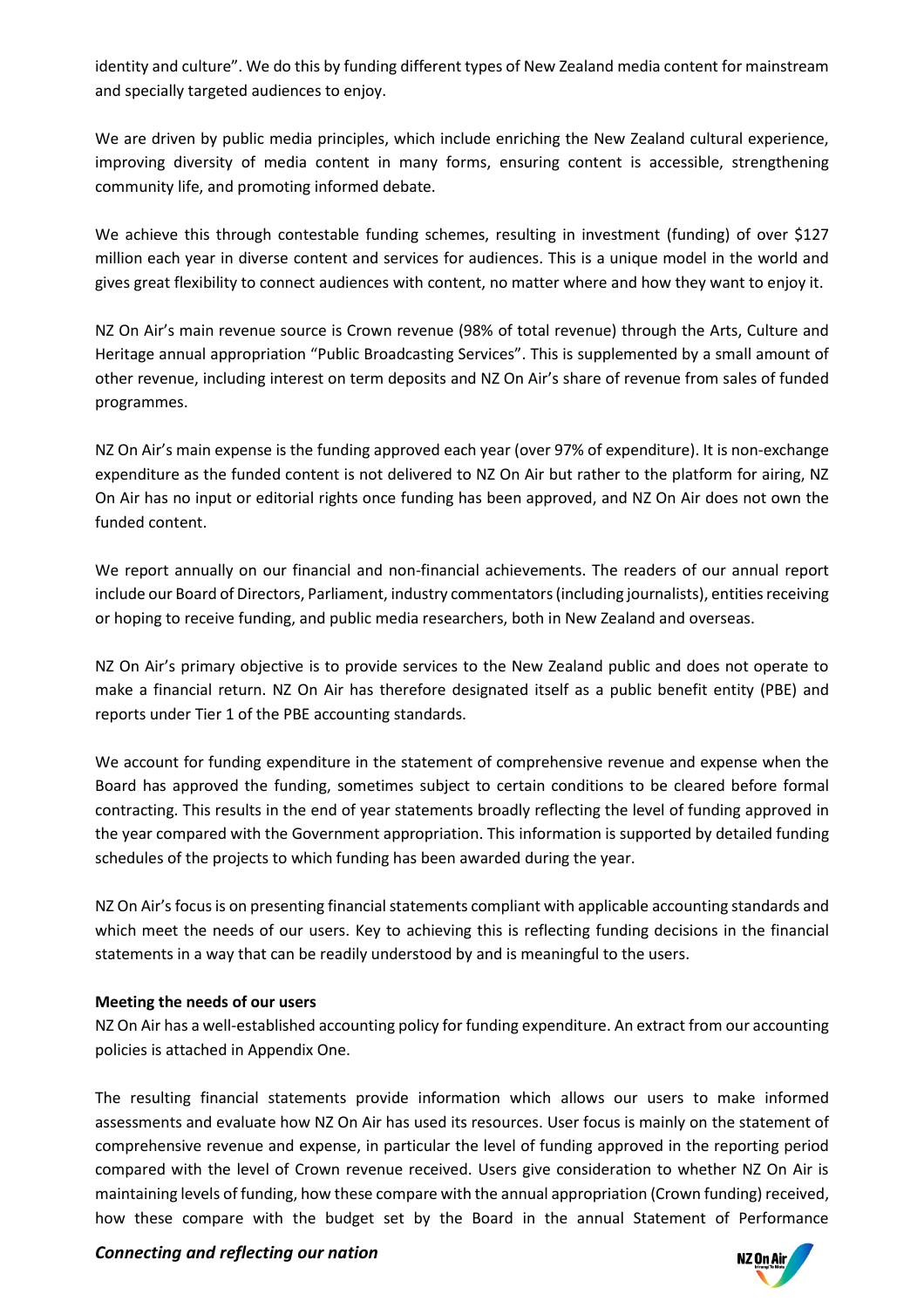Expectations, published before the start of each financial year, and how these compare with previous years.

In setting and monitoring the annual budget, the Board's focus is likewise on the amount of funding approved compared with the budget set at the start of the year, the remaining budget available for funding and how the funding approved to date achieves NZ On Air's public service objectives.

Equity levels are also of interest to the users. As a Crown-funded organisation not operating to make a financial return and with no borrowings, NZ On Air has no need to maintain significant levels of reserves. The annual budget is usually based on a close-to break even position in order to make maximum possible funding available to applicants to achieve our objectives.

## **Accounting considerations**

To date there has been no clear accounting standard on non-exchange expenses and a lack of clarity about defining and interpreting performance obligations. We note that the Consultation Paper takes a relatively prescriptive approach to what constitutes a performance obligation. However, this does not allow for an entity to reflect the underlying nature of its contracts and transactions, the nature and purpose of the funding, and established practice. Nor does it consider the purpose of the financial statements in the public sector in providing information to the users which is meaningful. Interpreting performance obligations therefore cannot be considered uniform or taken at face value.

NZ On Air's funding expenditure is non-exchange and is recognised as expenditure when:

- (a) The funding has been approved by the Board;
- (b) The funding recipient has been advised;
- (c) There are no substantive contractual conditions for the funding recipients to fulfil; and
- (d) It is probable (more likely than not) that the funded proposal will be completed.

The main substantive contractual condition that means a funding commitment cannot be recorded as expenditure is where the Board approval is subject to confirmation of third party funding, and that funding is not in place.

The underlying contract between NZ On Air and the funding recipient generally includes staged payments which are not tied to specified time periods. These are for administrative purposes to manage the cash flows to funding recipients. NZ On Air does not consider these to be substantive conditions in terms of our accounting policy and therefore they are not considered to be performance obligations. The performance obligation is at the point funding has been approved and substantive conditions (of the nature noted above) have been cleared. At this point both the expense and liability are recognised.

Once funding is approved, applicants have a valid expectation that they will receive the approved funding and work commences on the funded project. As in excess of 99% of funded projects are completed, we expect that payment of the approved funding cannot be avoided.

Once approved with substantive conditions cleared (if any), NZ On Air considers that the resources required for the approved funding have been allocated and are no longer available to direct or allocate for any other purpose. In addition, the approved funding contributes to fulfilling our stated objective against the appropriation received for that financial year. Hence the expense should also be recognised.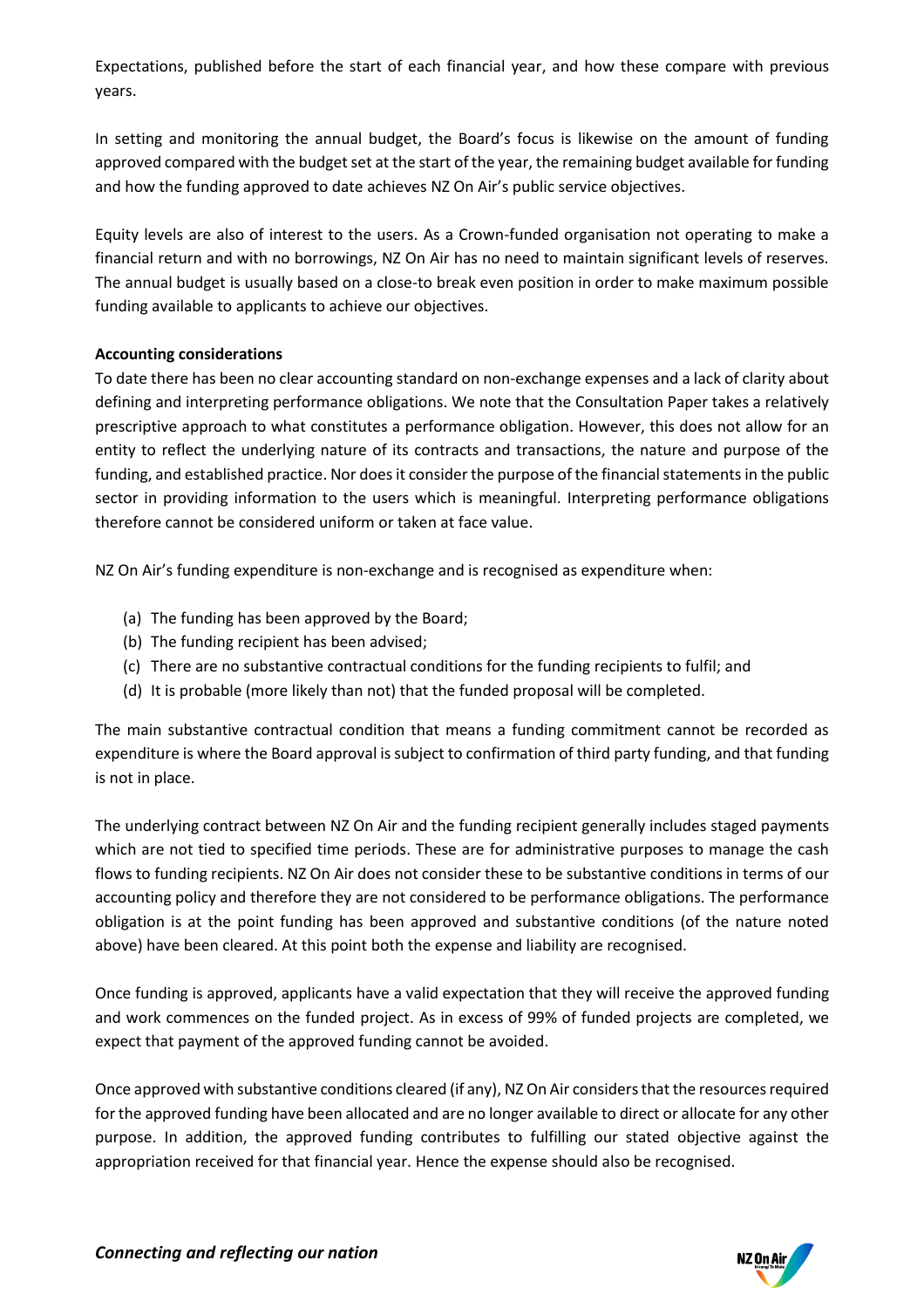The effect of our accounting policy and the recognition point for the funding expense is that the statement of comprehensive revenue and expense generally reflects funding approved in the reporting period. Users of the financial statements can see the extent to which NZ On Air has used/allocated the funds it has available for applicants in the period and to achieve its objectives.

In the current environment, applications for available funds are significantly oversubscribed, with a high level of quality applications being declined. Questions are (rightly) raised by applicants, Parliament and the media when available funding has not been, or appears not to have been, fully utilised.

Our aim is to achieve compliant financial statements which present useful and informative information to our readers, and which is also consistent and comparable with previous periods and similar entities in our sector. It is neither meaningful nor useful to report based on when payment stage claims are made as the resources allocated are already no longer available to NZ On Air for any other purpose.

Recognising the expense taking on a strict interpretation of performance obligations based on contractual payment stages would require extensive explanations and reconciliations in the financial statements to explain the underlying position of interest to the user. As well as being confusing to users, it implies a level of obfuscation in our reporting.

A worked example is set out below:

Funding of \$4.5m is approved by the Board in March. With no conditions to fulfil before the project can proceed to contract, the entries would be:

## Scenario One: Current accounting policy and interpretation of performance obligations

On approval of funding by the Board:

| Dr Funding expense   | \$4.5m |        |
|----------------------|--------|--------|
| Cr Funding liability |        | \$4.5m |

One payment of \$950,000 is made before year end:

| Dr Funding liability | \$950,000 |           |
|----------------------|-----------|-----------|
| Cr Bank              |           | \$950,000 |

The financial statements show an expense of \$4.5m and a funding liability of \$3.55m at balance date.

Users would see that \$4.5m has been approved against the Crown revenue for the year.

Scenario Two: Applying a strict interpretation of performance obligations

On approval of funding by the Board

| Dr Funding asset     | \$4.5m |        |
|----------------------|--------|--------|
| Cr Funding liability |        | \$4.5m |

As payments are made (one payment of \$950,000 is made before year end):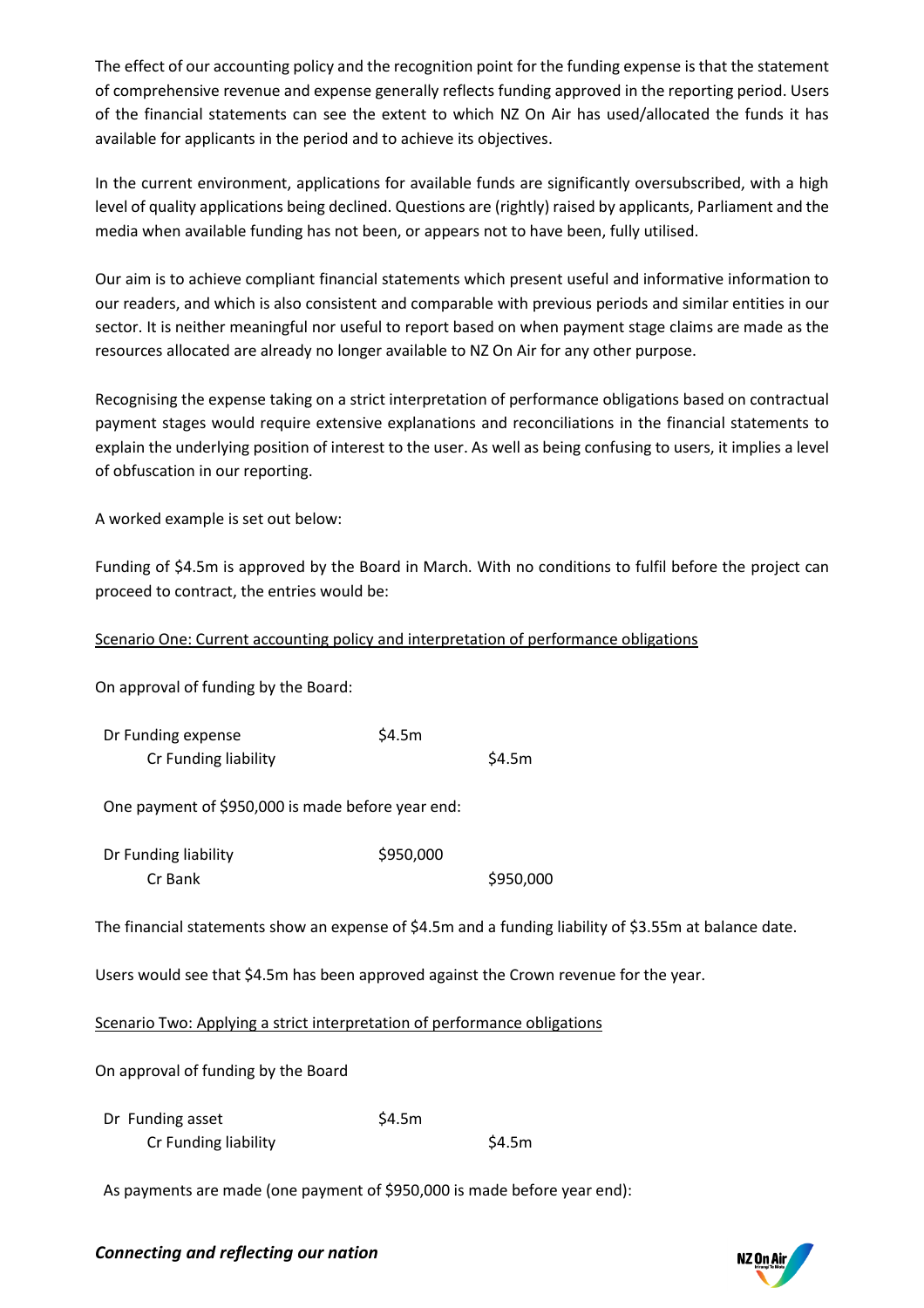| Dr Funding expense   | \$950,000 |           |
|----------------------|-----------|-----------|
| Cr Funding Asset     |           | \$950,000 |
| Dr Funding Liability | \$950,000 |           |
| Cr Bank              |           | \$950,000 |

The financial statements show an expense of \$950,000, a funding liability of \$3.55m and a funding asset of \$3.55m.

Users would see that \$950,000 has been approved against the Crown revenue for the year and \$3.55m appears to be unallocated, potentially available for funding other projects.

Scenario Two does not present useful information to the users and is potentially misleading. Whilst disclosures would be added to explain the underlying situation, many of our readers do not look beyond the face of the financial statements to notes and explanatory information.

## **Conclusion**

The primary objective of most public sector entities is to deliver services to the public. As a Crown entity, this is NZ On Air's goal, achieved through its funding activities. For decision-making and accountability purposes, users need information on how the resources provided by government have been applied as well as information on the resources available for future use and changes in the entity's ability to provide services (i.e. funding) compared with the previous period and budget. This information is provided through the annual statements of financial position, financial performance and cash flows, together with nonfinancial performance information.

The focus of users of core public sector financial statements is different to commercial entities. In particular it is on whether the resources provided by the government of the day have been used for their stated purpose. Enabling presentation of this information in a meaningful and informative way should be the focus of the underlying accounting policies. To that end we request that careful consideration be given by the IPSASB to the interpretation of performance obligations and the resulting impact on fair presentation of the underlying transaction.

Any queries about this submission should be directed to our Head of Corporate Services, Clare Helm (clare@nzonair.govt.nz).

Yours sincerely,

Caren Rangi **Chair – Audit and Risk Committee**

## **Appendices**

Appendix One: Accounting policies extract (30 June 2017 Annual Report) Appendix Two: Financial information

- 2.1 Summary of contract expenditure in 2016/17
- 2.2 Statement of comprehensive revenue and expense, year ended 30 June 2017
- 2.3 Statement of financial position as at 30 June 2017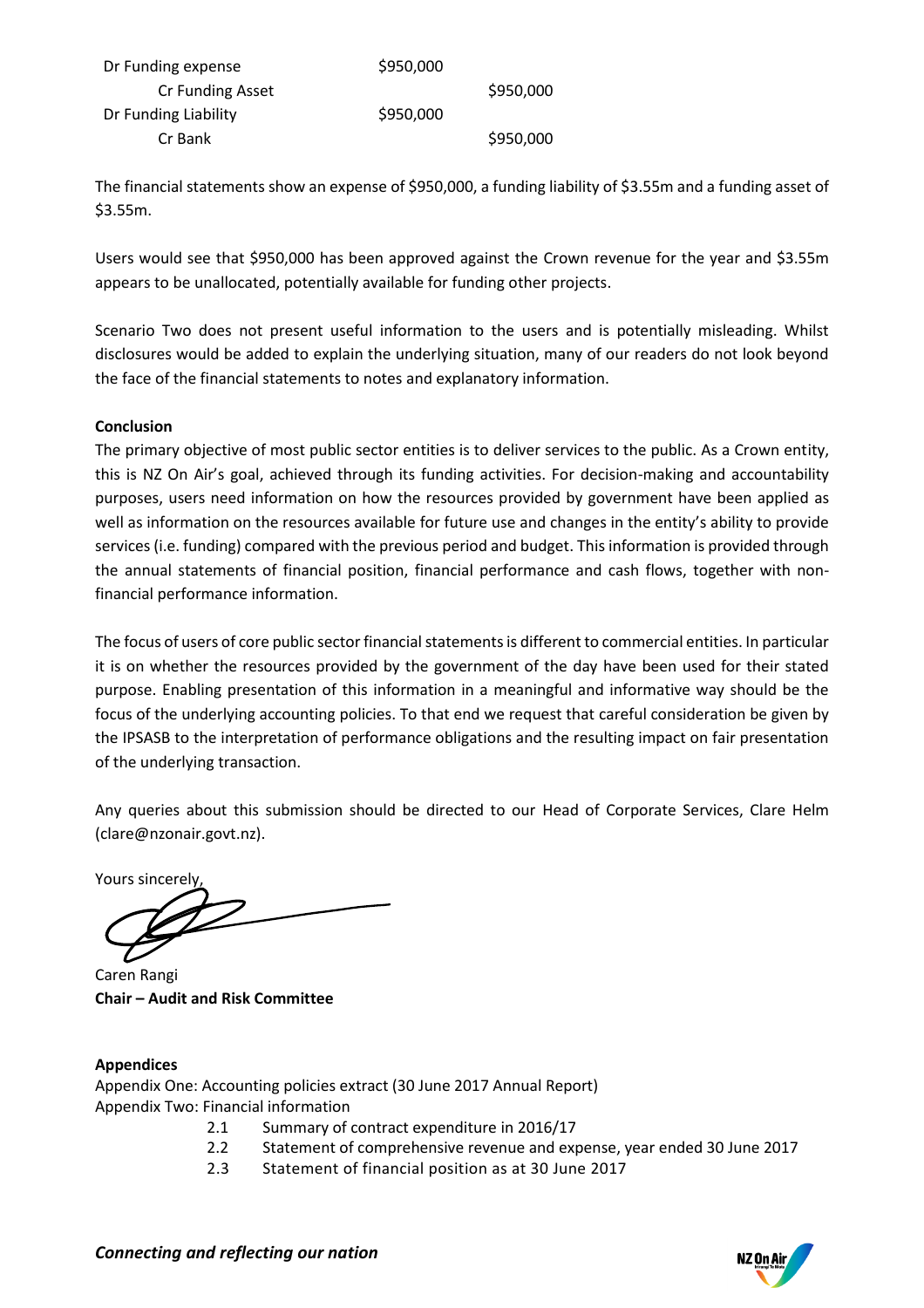### **APPENDIX ONE: Accounting policies extract (30 June 2017 Annual Report)**

#### **Funding expenditure**

Funding expenditure is discretionary funding where NZ On Air has no obligations to award funding on receipt of the funding application. It is recognised as expenditure when:

- (a) The funding has been approved by the Board;
- (b) The funding recipient has been advised;
- (c) There are no substantive contractual conditions for the funding recipient to fulfil; and
- (d) It is probable (more likely than not) that the funded proposal will be completed.

#### Critical judgements in applying this accounting policy

Although from time to time an approved project with no substantive conditions to fulfil does not go ahead, such projects are rare. Based on experience we judge it is probable that all approved commitments at 30 June without substantive contractual conditions to fulfil will be completed.

The main substantive condition that means a funding commitment cannot be recorded as expenditure is where the Board approval is subject to further confirmation of third party funding and that funding is not in place at balance date.

#### **Funding liabilities**

We recognise a liability for funding expenditure when the following conditions have been met:

- (a) The expenditure has been formally approved
- (b) The funding recipient has been advised
- (c) There are no substantive contractual conditions for the funding recipient to fulfil
- (d) It is probable (more likely than not) that the funded proposal will be completed and that our obligation will crystallise.

At 30 June funding liabilities in the statement of financial position include both contracted liabilities and liabilities that are uncontracted but have no substantive contractual conditions unfulfilled. The amount recorded for the uncontracted liabilities is the amount approved by the Board.

At 30 June therefore, the funding liabilities in the statement of financial position include both contracted liabilities and liabilities that are uncontracted, but have no substantive contractual conditions unfulfilled. The amount recorded for the uncontracted liabilities is the amount approved by the Board.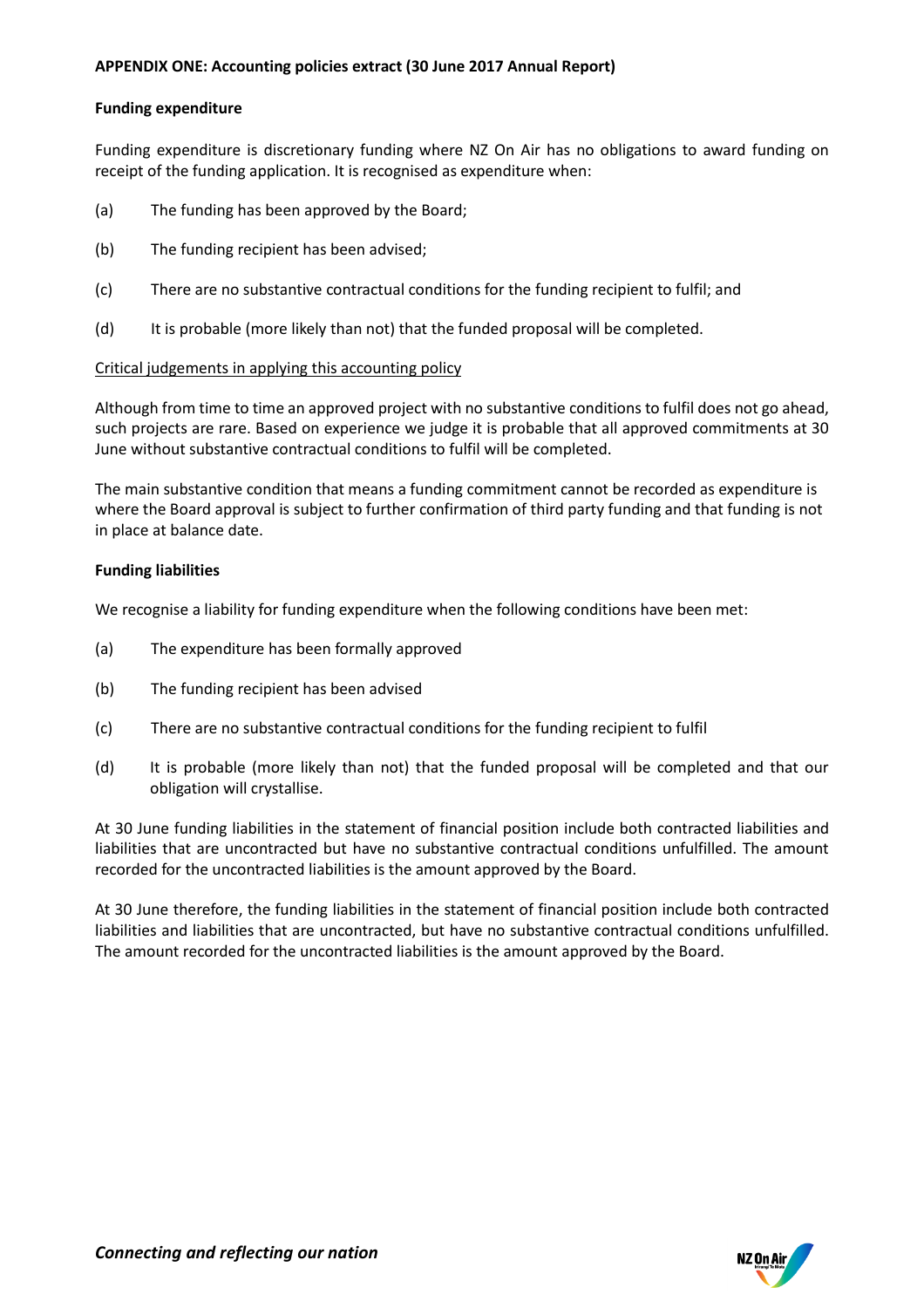### **APPENDIX TWO: Financial information**

# **2.1 Summary of contract expenditure in 2016/17**

| <b>Funding type and</b><br><b>Characteristics</b>                                                                                 | \$      | %           | Liability at<br>30/6/17<br>\$ | Liability at<br>30/6/16<br>\$ |
|-----------------------------------------------------------------------------------------------------------------------------------|---------|-------------|-------------------------------|-------------------------------|
| <b>National TV</b><br>Primarily TV productions and                                                                                |         |             |                               |                               |
| development funding.<br>Includes financial year (FY) funding<br>for TV captioning of \$2.8m. No<br>liability for this at 30 June. | 79,152  | 62          | 26,233                        | 30,400                        |
| <b>Regional TV</b>                                                                                                                |         |             |                               |                               |
| Largely FY funding. \$295,000 of                                                                                                  |         |             |                               |                               |
| the 30 June liability related to                                                                                                  | 1,200   | 1           | 326                           | 261                           |
| contracts specifically covering FY                                                                                                |         |             |                               |                               |
| 2014/15.                                                                                                                          |         |             |                               |                               |
| <b>Digital Media</b>                                                                                                              |         |             |                               |                               |
| Mix of project and funding FY e.g.                                                                                                | 3,982   | 3           | 1,784                         | 1,343                         |
| NZ On Screen \$1.25m. Liability                                                                                                   |         |             |                               |                               |
| relates to projects.                                                                                                              |         |             |                               |                               |
| <b>Public Radio</b>                                                                                                               |         |             |                               |                               |
| All Radio NZ funding, relates to                                                                                                  | 32,516  | 26          | 0                             | 0                             |
| financial year. No remaining<br>liability at year end.                                                                            |         |             |                               |                               |
| <b>Special Interest Radio</b>                                                                                                     |         |             |                               |                               |
| Mostly Access Radio of approx                                                                                                     |         |             |                               |                               |
| \$5.6m which funds the financial                                                                                                  | 6,281   | 5           | 258                           | 406                           |
| year. No liability for this at year                                                                                               |         |             |                               |                               |
| end.                                                                                                                              |         |             |                               |                               |
| <b>Music and other content</b>                                                                                                    |         |             |                               |                               |
| Mix of music recordings and videos                                                                                                |         |             |                               |                               |
| and other music. Includes funding                                                                                                 |         |             |                               |                               |
| on a financial year basis of \$469k                                                                                               | 3,946   | 3           | 2,468                         | 2,334                         |
| for The Audience website, liability                                                                                               |         |             |                               |                               |
| at 30 June \$65k; and alternative                                                                                                 |         |             |                               |                               |
| radio \$920k, liability \$187k.                                                                                                   |         |             |                               |                               |
| <b>Development and support</b>                                                                                                    |         |             |                               |                               |
| Funding for skills development,                                                                                                   | 409     | $\mathbf 0$ | 167                           | 183                           |
| sponsorship and events                                                                                                            |         |             |                               |                               |
| <b>Total</b>                                                                                                                      | 127,486 | 100%        | 31,236                        | 34,927                        |

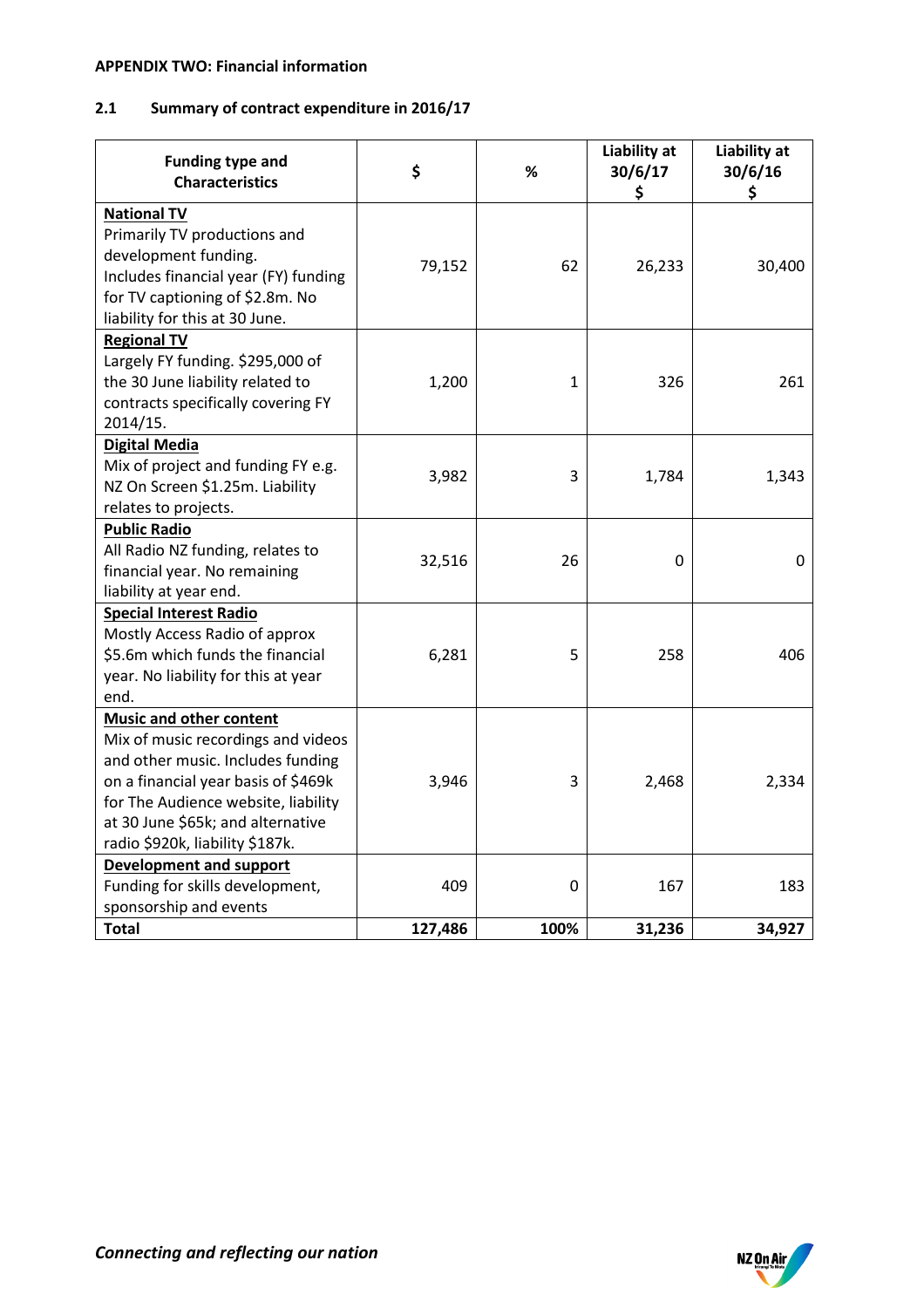### **2.2 Statement of comprehensive revenue and expense for the year ended 30 June 2017<sup>1</sup>**

|                                         | Actual  | <b>Budget</b> | Actual  |
|-----------------------------------------|---------|---------------|---------|
|                                         | 2017    | 2017          | 2016    |
|                                         | \$000   | \$000         | \$000   |
| Revenue                                 |         |               |         |
| Crown revenue                           | 129,426 | 128,726       | 128,726 |
| Other revenue                           | 2,514   | 2,230         | 2,542   |
| <b>Total revenue</b>                    | 131,940 | 130,956       | 131,268 |
|                                         |         |               |         |
| <b>Operating expenditure</b>            |         |               |         |
| <b>Administration services</b>          | 3,348   | 3,715         | 3,420   |
| <b>Total operating expenditure</b>      | 3,348   | 3,715         | 3,420   |
|                                         |         |               |         |
| <b>Funding expenditure</b>              |         |               |         |
| Screen content                          |         |               |         |
| National television                     | 79,152  | 79,300        | 81,477  |
| Regional media                          | 1,200   | 1,380         | 634     |
| Digital-only media                      | 3,982   | 3,860         | 3,848   |
| Sound content                           |         |               |         |
| Public radio                            | 32,516  | 31,816        | 31,816  |
| Special interest radio                  | 6,281   | 6,645         | 6,458   |
| Music and other content                 | 3,946   | 4,000         | 3,779   |
| Development & support funding           | 409     | 400           | 397     |
| <b>Total funding expenditure</b>        | 127,486 | 127,401       | 128,409 |
|                                         |         |               |         |
| <b>Total expenditure</b>                | 130,834 | 131,116       | 131,829 |
|                                         |         |               |         |
| Net surplus/(deficit) for the year      | 1,106   | (160)         | (561)   |
| Other comprehensive revenue and expense |         |               |         |
| Total comprehensive revenue and expense | 1,106   | (160)         | (561)   |

Also noted in the annual report:

"We ended the year with a surplus, due to approved funding of \$2.6m being carried into the next financial year for projects where funding conditions were not yet met at 30 June. If all projects had met funding conditions, we would have ended the year with a deficit of \$1.5m and equity of \$0.5m."

This relates to conditions for funding to proceed not being met where third party funding was not in place at balance date.